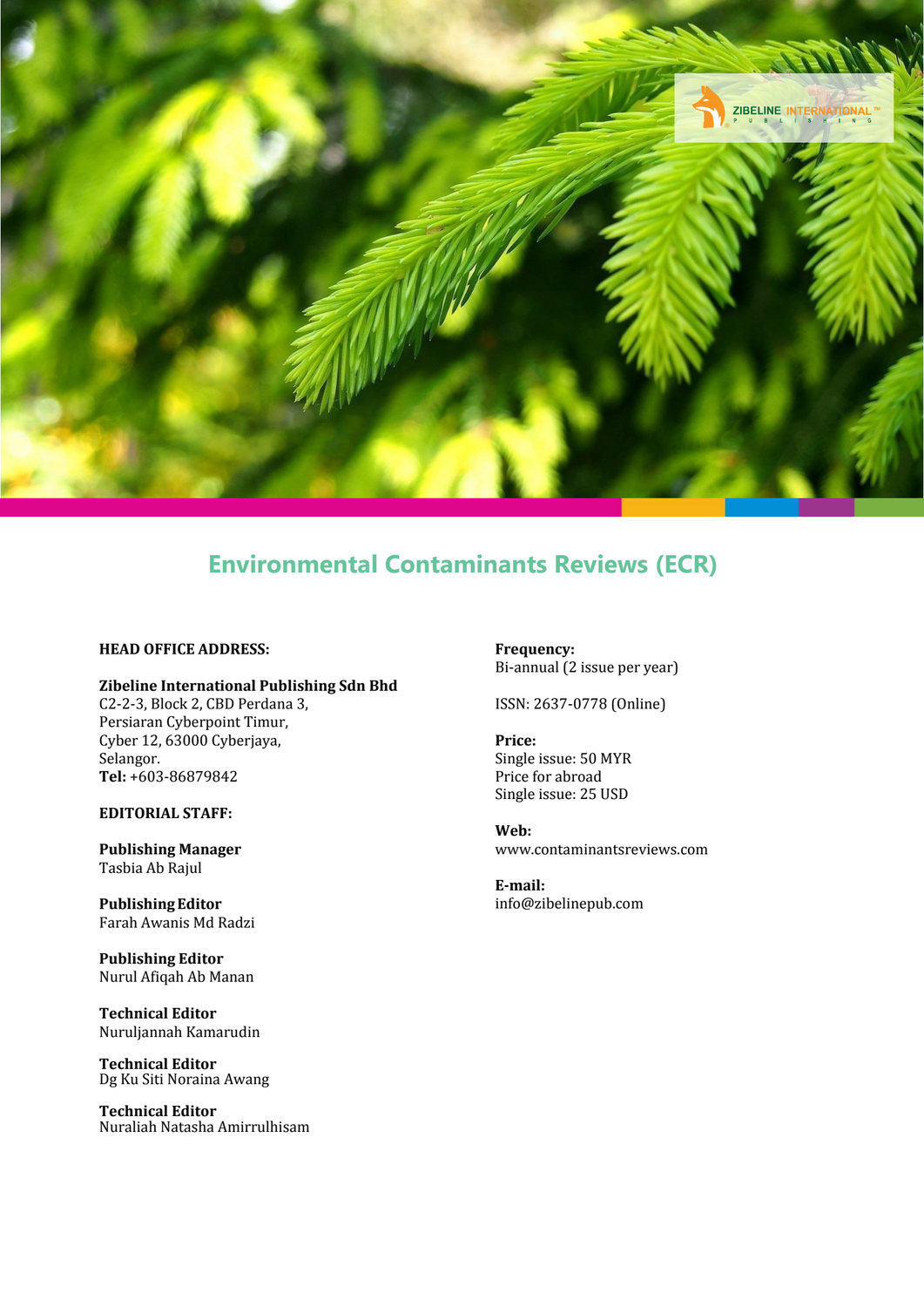# **Environmental Contaminants Reviews (ECR)**

## **Contents**

| <b>VOLUME 5, ISSUE 1, 2022</b> |                                                                                                                                 |           |
|--------------------------------|---------------------------------------------------------------------------------------------------------------------------------|-----------|
| N <sub>0</sub>                 | <b>Editorial</b>                                                                                                                | Pages     |
| 1                              | THE REMOVAL OF METHYLENE BLUE DYE FROM AQUEOUS SOLUTION THROUGH BIO-<br>ADSORBENTS (EGGSHELL, DATE PALM SEEDS AND PAPAYA SEEDS) | 01-08     |
| $\overline{c}$                 | SECONDARY DATA ANALYSIS ON PESTICIDE-GENE-DISEASE RELATIONS                                                                     | $09-14$   |
| 3                              | POLLUTION EVALUATION AND HEALTH RISK ASSESSMENT OF HEAVY METALS IN<br>STREAM WATER AT EAST AKIM MUNICIPAL ASSEMBLY, GHANA       | $15 - 22$ |
| 4                              | PROFILE COMPOSITION AND RISK EVALUATION OF PAHS IN BOREHOLE WATER FROM<br>AMASSOMA, BAYELSA STATE, NIGERIA                      | 23-30     |